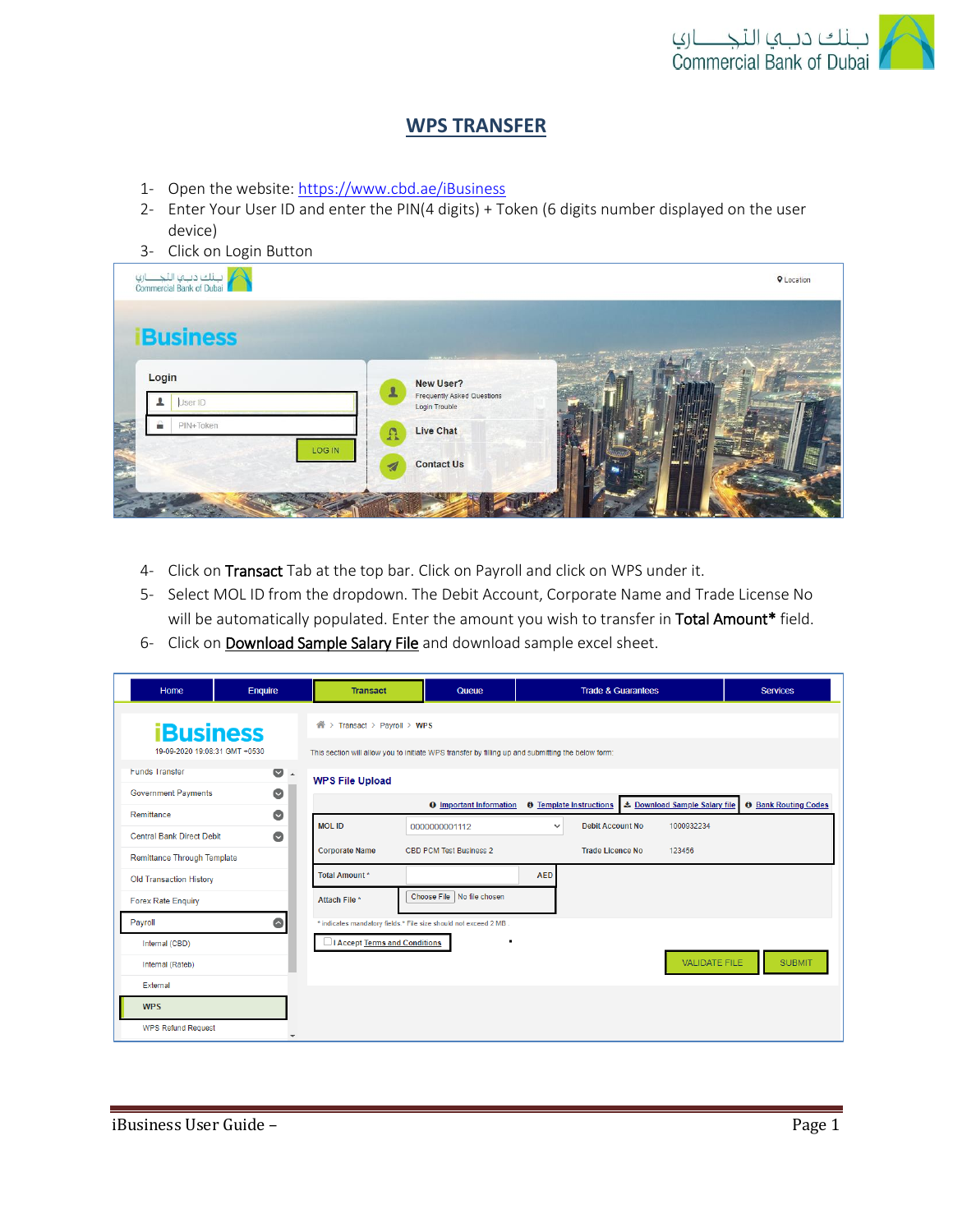

7- There are two tabs at the bottom in excel sheet, First one is "Sheet1", where details needs to be filled and second tab is "Field Description", which shows how to fill up the details. After filling the details as per instructions mention in Field Description. Upload the file through Attach File option and click on VALIDATE FILE button, after successful Validation click on SUBMIT button. Please do not change worksheet name.

|                                                                                            | B             | C.                               | D | E. | <b>F</b>  | $\mathsf{G}$                                                            | H | ∴J. | K | M |
|--------------------------------------------------------------------------------------------|---------------|----------------------------------|---|----|-----------|-------------------------------------------------------------------------|---|-----|---|---|
| Empld                                                                                      | Employee_Name | Employee_Type Salary VariablePay |   |    | AccountNo | GENT BANK RTN_COD MOL_PERSONID Sal Month Sal Year FromDate ToDate Leave |   |     |   |   |
|                                                                                            |               |                                  |   |    |           |                                                                         |   |     |   |   |
| $\overline{2}$                                                                             |               |                                  |   |    |           |                                                                         |   |     |   |   |
| 3                                                                                          |               |                                  |   |    |           |                                                                         |   |     |   |   |
|                                                                                            |               |                                  |   |    |           |                                                                         |   |     |   |   |
| 5                                                                                          |               |                                  |   |    |           |                                                                         |   |     |   |   |
| $\overline{6}$                                                                             |               |                                  |   |    |           |                                                                         |   |     |   |   |
|                                                                                            |               |                                  |   |    |           |                                                                         |   |     |   |   |
| $\bf 8$                                                                                    |               |                                  |   |    |           |                                                                         |   |     |   |   |
|                                                                                            |               |                                  |   |    |           |                                                                         |   |     |   |   |
|                                                                                            |               |                                  |   |    |           |                                                                         |   |     |   |   |
|                                                                                            |               |                                  |   |    |           |                                                                         |   |     |   |   |
|                                                                                            |               |                                  |   |    |           |                                                                         |   |     |   |   |
|                                                                                            |               |                                  |   |    |           |                                                                         |   |     |   |   |
|                                                                                            |               |                                  |   |    |           |                                                                         |   |     |   |   |
| $\frac{9}{10}$<br>$\frac{11}{12}$<br>$\frac{13}{14}$<br>$\frac{14}{15}$<br>$\frac{15}{16}$ |               |                                  |   |    |           |                                                                         |   |     |   |   |

|  |  | <b>neet1</b> Field Description |  |
|--|--|--------------------------------|--|
|  |  |                                |  |

Ready

|                  | A                                                                                               | в                                                                                               |  |  |  |  |  |  |
|------------------|-------------------------------------------------------------------------------------------------|-------------------------------------------------------------------------------------------------|--|--|--|--|--|--|
| 1                |                                                                                                 | Please ensure to comply with the following while creating Salary through the template provided. |  |  |  |  |  |  |
| $\overline{2}$   | All columns are mandatory except - "VariablePay" and "Leave". (These two columns can be blank ) |                                                                                                 |  |  |  |  |  |  |
| 3                |                                                                                                 | Formats specified in the table below should be followed.                                        |  |  |  |  |  |  |
| 4                |                                                                                                 | The first row (Heading row) on the template should not be changed.                              |  |  |  |  |  |  |
| 5                |                                                                                                 | Sheet name should remain as Sheet1 and should not be changed.                                   |  |  |  |  |  |  |
| 6                | <b>Field Name</b>                                                                               | <b>Description</b>                                                                              |  |  |  |  |  |  |
|                  | Empld                                                                                           | This is the unique employee id in the company (normally maintained in the                       |  |  |  |  |  |  |
| $\overline{7}$   |                                                                                                 | company HR system)                                                                              |  |  |  |  |  |  |
| 8                | <b>Employee Name</b>                                                                            | Name of the employee                                                                            |  |  |  |  |  |  |
|                  | Employee Type                                                                                   | This field should be selected from the list provided. Values for this column are:               |  |  |  |  |  |  |
|                  |                                                                                                 | "N"- New employee or the employee's salary is processed in                                      |  |  |  |  |  |  |
|                  |                                                                                                 | CBD-WPS system for the first time.                                                              |  |  |  |  |  |  |
|                  |                                                                                                 | This has to be N when you send the file for the first time.                                     |  |  |  |  |  |  |
|                  |                                                                                                 | "E" - Existing employee. (Salary of this employee was                                           |  |  |  |  |  |  |
|                  | processed through CBD-WPS system at least once before)                                          |                                                                                                 |  |  |  |  |  |  |
|                  | "C" - Change - Existing employee whose details has                                              |                                                                                                 |  |  |  |  |  |  |
| 9                |                                                                                                 | changed since the last salary.                                                                  |  |  |  |  |  |  |
| 10 <sup>10</sup> | Salary                                                                                          | Net amount to be paid to the employee including variable pay.                                   |  |  |  |  |  |  |
|                  | VariablePay                                                                                     | This is the extra payments like overtime allowances etc. this amount should be                  |  |  |  |  |  |  |
| 11               |                                                                                                 | included in the salary Amount. Negative amount not allowed in this field.                       |  |  |  |  |  |  |
|                  | AccountNo                                                                                       | IBAN or Account number of the employee with the "Agent"- (bank exchange house                   |  |  |  |  |  |  |
|                  |                                                                                                 | etc.). In case CBD Rateb card holders account number is same as the employee                    |  |  |  |  |  |  |
| 12 <sup>2</sup>  |                                                                                                 | id provided by CBD.                                                                             |  |  |  |  |  |  |
|                  | AGENT_BANK-RTN_CODE                                                                             | This is the routing number of the bank or Agent where the employee receives                     |  |  |  |  |  |  |
| 13 <sub>1</sub>  |                                                                                                 | salary.                                                                                         |  |  |  |  |  |  |
|                  | <b>MOL PERSONID</b>                                                                             | This is the unique ID provided by Ministry of Labor for each employee. (Accepts                 |  |  |  |  |  |  |
| 14               |                                                                                                 | maximum of 35 digit personal No: on the face of the employee's labor card)                      |  |  |  |  |  |  |
|                  | Sal Month                                                                                       | Month for which the salary is paid. This should be 2 digit numeric. (Eq: "12" for               |  |  |  |  |  |  |
| 15               | December)                                                                                       |                                                                                                 |  |  |  |  |  |  |
|                  | 16 Sal Year                                                                                     | Year for which salary is paid. It should be 4 digit "yyyy".                                     |  |  |  |  |  |  |
| 17               | FromDate                                                                                        | Start date of the salary - This should be in the dd/mm/yyy format                               |  |  |  |  |  |  |
| 18               | ToDate                                                                                          | End date of the salary - This should be in the dd/mm/yyy format                                 |  |  |  |  |  |  |
| 19               | Leave                                                                                           | Number of days the employee was on leave with in the salary period.                             |  |  |  |  |  |  |
| 20               |                                                                                                 |                                                                                                 |  |  |  |  |  |  |

iBusiness User Guide – Page 2